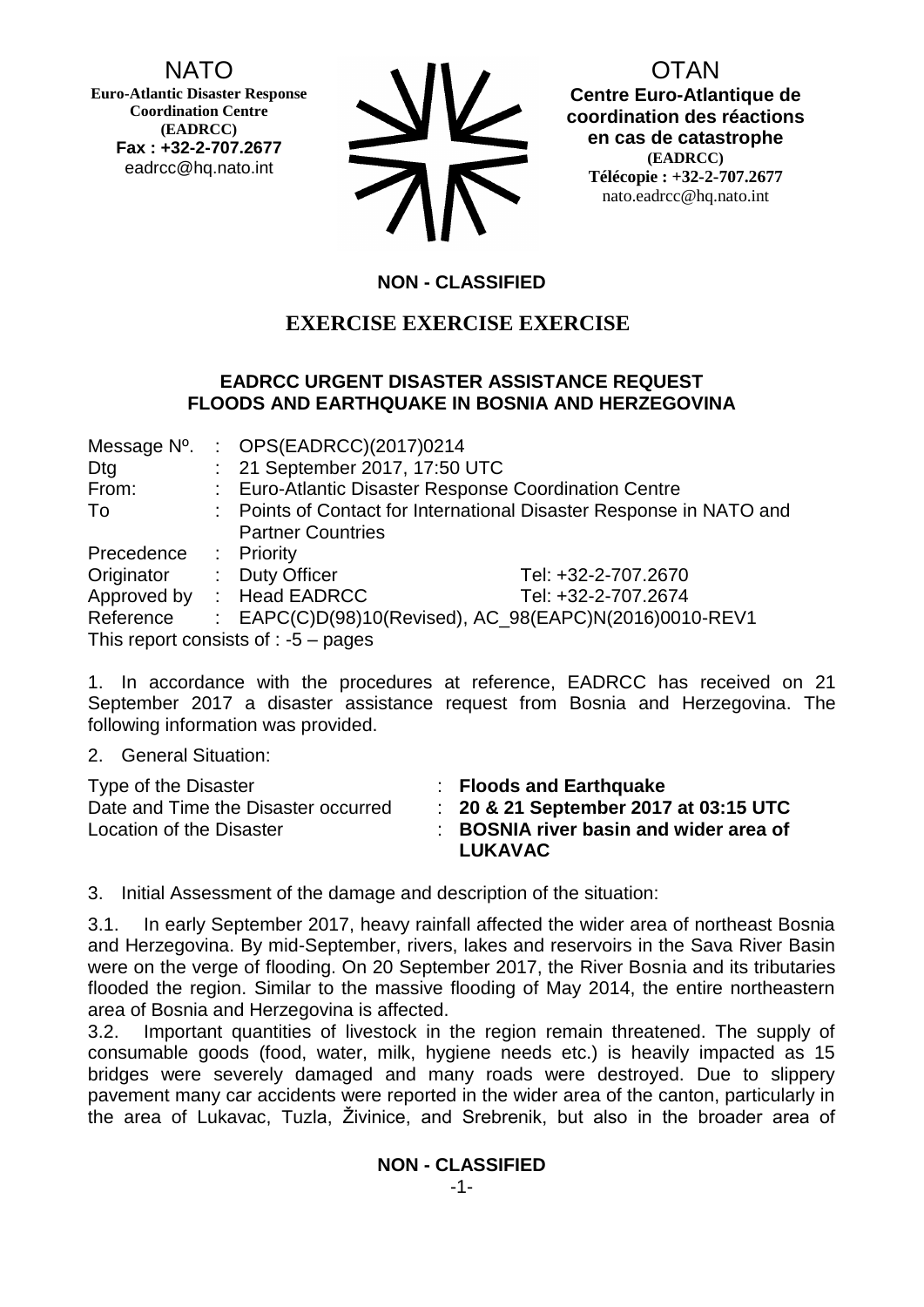

Majevica mountains and Bijeljina region. Most likely, the fresh water supply is contaminated with sewage and industrial run-offs. Unsubstantiated reports of unexploded ordnance and mines were registered in several locations previously thought to be cleared.

3.3. The health system is backlogged due to the high number of injured people. Local and regional communities, still not fully recovered after the floods in May 2014, are struggling to cope with the situation but quickly becoming overwhelmed as they lack sufficient response capabilities.

3.4. **Secondary emergency:** On 21 September 2017 at 03:15 UTC, a Magnitude 5 Richter scale earthquake struck the wider area of Lukavac. The devastating earthquake lasted for 12 seconds and the effects were felt in the neighboring areas of Tuzla, Gračanica and remote places such as Živinice.

3.5. The earthquake was not of great strength, but had a relatively shallow depth. It originated at a depth of 15 km, with its epicenter between the village of Bistarac and Šići. Initial reports indicate substantial damage to a number of older buildings, particularly from the 50s.

3.6. Seismologists predict powerful aftershocks which could result in additional damages to include the bursting of dams. The population remains on high alert as any dam breaks could result in catastrophic flooding from Lukavac to Doboj.

3.7. The consequences of the earthquake are still in the process of being confirmed but initial assessment indicates that approximately 30 people died with many more feared trapped.

3.8. An accident at the Đurđevik mine trapped many miners. Also, a technological accident was triggered by the earthquake in the industrial complex in Živinice, leading to release of hazardous substances. Public and private telecommunication infrastructures are heavily affected by the earthquake and landslides. This has an impact on the efficiency of rescue operations and public communications.

#### 4. **National resources available for disaster response and measures taken:**

4.1. The national response capabilities are overstretched and the national healthcare system is backlogged, with one hospital affected by the disaster and other hospitals working at maximum capacity.

4.2. The authorities of Bosnia and Herzegovina assess that there are not enough national response capabilities to deal with the two overlapping disasters and decide to initiate a request for immediate international assistance.

5. **Request for international assistance:** the following requirements have been identified (in the order of priority):

| N <sub>2</sub> | <b>Description</b>           | <b>Effective Date</b> | Quantity |
|----------------|------------------------------|-----------------------|----------|
|                | <b>RESCUE RESPONSE TEAMS</b> |                       |          |
| 5.1.           | <b>Water Rescue Team</b>     | <b>ASAP</b>           | 12       |
| 5.2.           | <b>Medical Teams</b>         | <b>ASAP</b>           |          |
| 5.3.           | <b>CBRN Teams</b>            | <b>ASAP</b>           | 10       |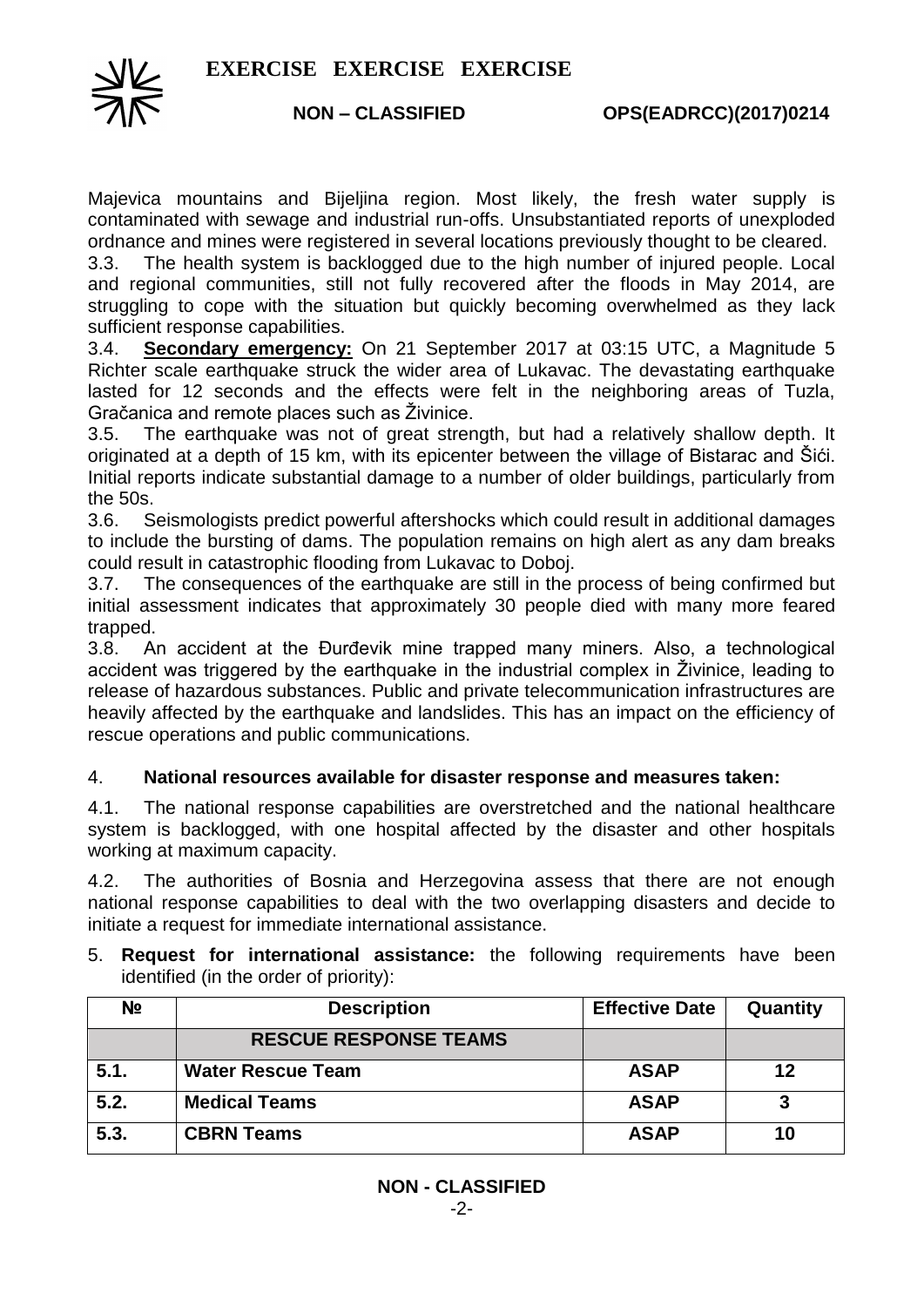

**NON – CLASSIFIED OPS(EADRCC)(2017)0214**

| 5.4.  | <b>USAR Teams</b>                          | <b>ASAP</b> | 8                   |
|-------|--------------------------------------------|-------------|---------------------|
| 5.5.  | Power generator (small and medium power)   | <b>ASAP</b> | 50                  |
| 5.6.  | <b>Bedding sets</b>                        | <b>ASAP</b> | 20 000              |
| 5.7.  | Life jackets                               | <b>ASAP</b> | 2000                |
| 5.8.  | <b>Tents</b>                               | <b>ASAP</b> | 500                 |
| 5.9.  | Tools (shovels, brooms, rakes, pitchforks) | <b>ASAP</b> | 500                 |
| 5.10. | <b>Rubber boots</b>                        | <b>ASAP</b> | 500                 |
| 5.11. | Machines for site remediation / cleaning   | <b>ASAP</b> | 100                 |
| 5.12. | <b>Masks and gloves</b>                    | <b>ASAP</b> | 6000                |
| 5.13. | Food package                               | <b>ASAP</b> | 1000<br>tons/50.000 |

6. The Operational Point of Contact in Bosnia and Herzegovina is as follows:

| Name:         | Mr. Aleksandar Mandić                          |
|---------------|------------------------------------------------|
| Organization: | Ministry of Security of Bosnia and Herzegovina |
| Phone:        | mobile: +387 65 857 301                        |
| Fax:          |                                                |
| E-mail:       | alesandar.mandic@msb.gov.ba                    |
| Operating     | 24/7                                           |
| Hours:        |                                                |

# **7. Points of Entry:**

- 7.1. Orašje (BiH) -Županja (CROATIA)
- 7.2. Šamac (BiH)-Slavonski Šamac (CROATIA)
- 7.3. Rača (BiH) Sremska Rača (SERBIA)
- 7.4. Karakaj (BiH) Mali Zvornik (SERBIA)
- 7.5. Hum (BiH) Šćepan Polje (MONTENEGRO)
- 7.6. Klobuk (BiH) Ilino Brdo (MONTENEGRO)
- 7.7. Sarajevo International Airport
- 7.8. Tuzla International Airport

# **Land transport**:

- 7.9. Orašje (BiH) -Županja (CROATIA)
- 7.10. Šamac (BiH)-Slavonski Šamac (CROATIA)
- 7.11. Rača (BiH) Sremska Rača (SERBIA)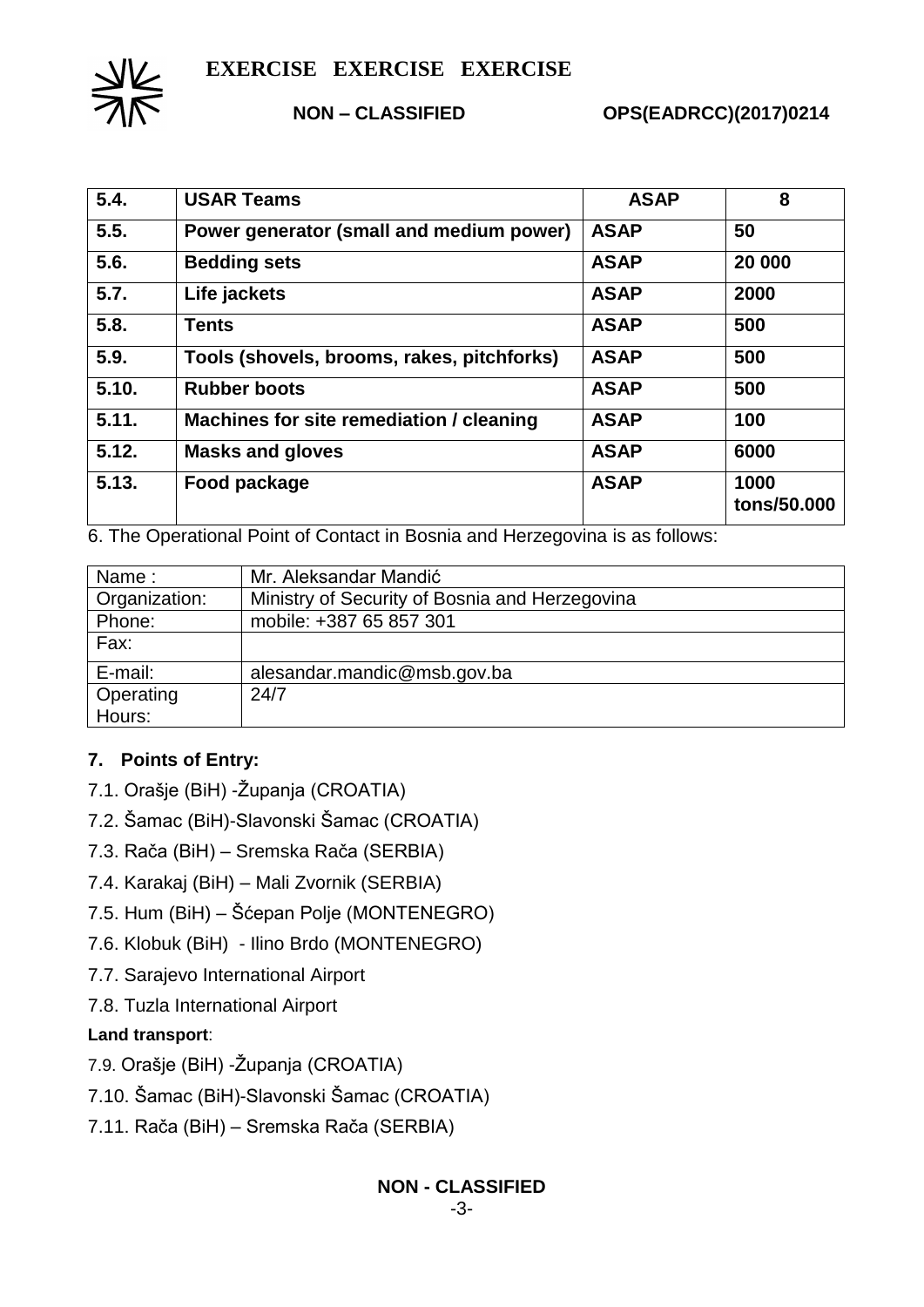

**NON – CLASSIFIED OPS(EADRCC)(2017)0214**

7.12. Karakaj (BiH) – Mali Zvornik (SERBIA)

7.13. Hum (BiH) – Šćepan Polje (MONTENEGRO)

7.14. Klobuk (BiH) - Ilino Brdo (MONTENEGRO)

## **Air transport (airplanes):**

7.15. Sarajevo International Airport

7.16. Tuzla International Airport

### **Air transport (helicopters):**

7.17. Kampus and Stadium Tusanj, Tuzla

### **8. Point of Delivery:**

**8.1.** Tuzla International Airport

### **9. Coordinated Response**

a. Information about assistance offered and provided will be compiled from inputs received from EAPC national authorities, which does not imply the EADRCC's active involvement in each of the co-ordination processes.

b. The Euro-Atlantic Disaster Response Coordination Centre can be reached in the following ways:

| Telephone:    | +32-2-707.2670                                      |
|---------------|-----------------------------------------------------|
| Fax :         | +32-2-707.2677                                      |
| Mobile Phone: | +32-475-829.071 (24 hours)                          |
| e-mail:       | eadrcc@hq.nato.int                                  |
| Internet:     | http://www.nato.int/cps/en/natohq/topics_117757.htm |

#### **10. Response co-ordination.**

a. With a view to providing a coordinated response to the stricken nation's requirements, nations in a position to meet these demands, in full or in part, are invited to reply to the Operational Point of Contact of the Stricken Nation, with an information copy to EADRCC, by any of the communication means listed above and below.

b. The EADRCC is in close contact with the United Nations Office for the Coordination of Humanitarian Affairs (UN-OCHA) in Geneva and the EU Emergency Response Coordination Centre (ERCC).

c. The Euro-Atlantic Disaster Response Coordination Centre can be reached in the following ways:

| Telephone:    | +32-2-707.2670          |
|---------------|-------------------------|
| Fax :         | +32-2-707.2677          |
| Mobile Phone: | +32-475-829.071         |
| e-mail:       | nato.eadrcc@hq.nato.int |